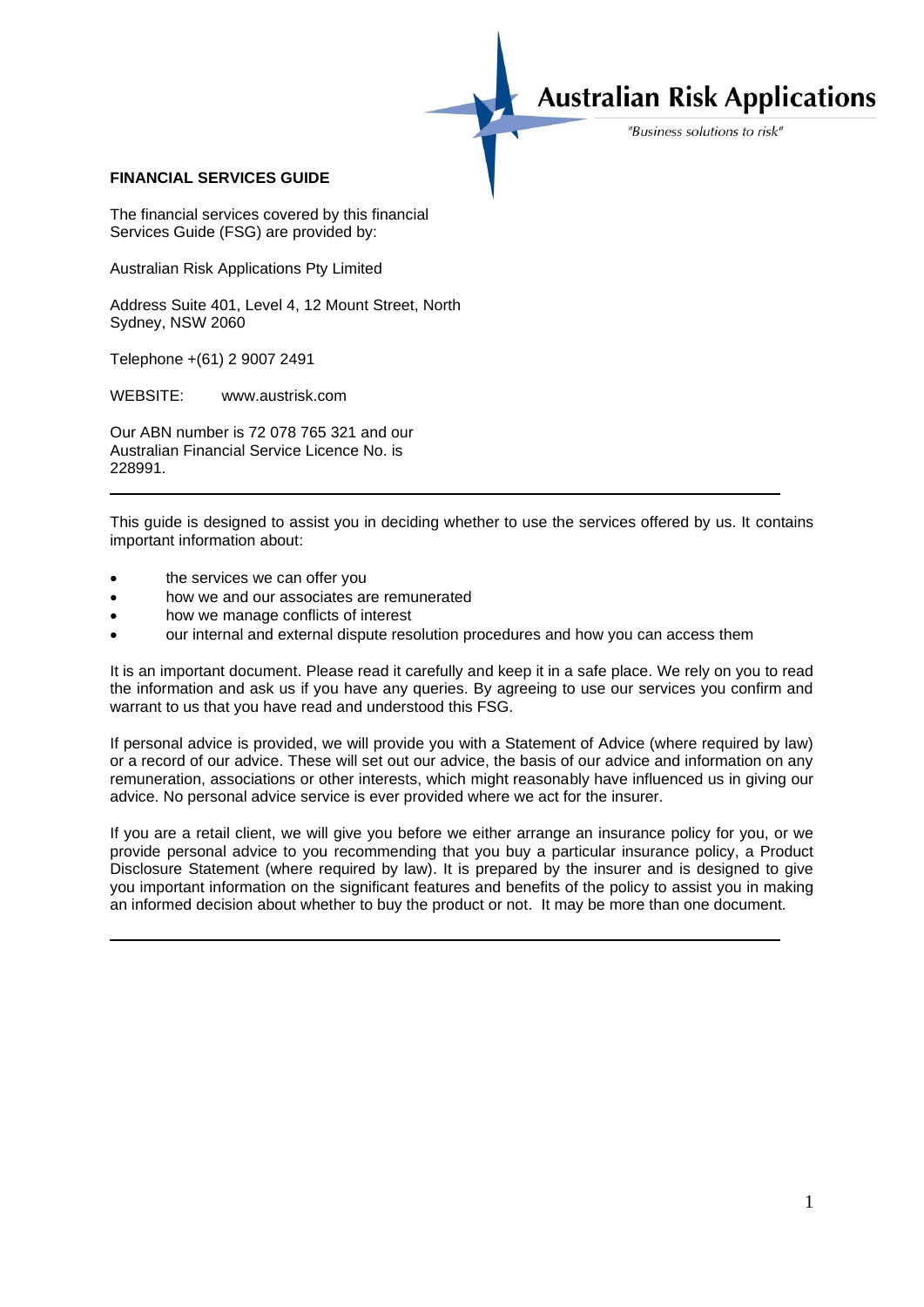| A GUIDE TO OUR RELATIONSHIP WITH YOU AND OTHERS |                                                                                                                                                                                                                                                                                                                                                                           |
|-------------------------------------------------|---------------------------------------------------------------------------------------------------------------------------------------------------------------------------------------------------------------------------------------------------------------------------------------------------------------------------------------------------------------------------|
| What services can<br>we provide?                | <b>Our various roles</b>                                                                                                                                                                                                                                                                                                                                                  |
|                                                 | We are an Australian Financial Services Licensee and are licensed<br>under the Corporations Act to advise and deal in relation to all<br>general insurance products.                                                                                                                                                                                                      |
|                                                 | In all cases we will act as agent of the insurer and not you, unless we<br>tell you expressly in writing that we are acting on your behalf before<br>the time we arrange the insurance or provide any advice.                                                                                                                                                             |
|                                                 | Our services when arranging insurance as agent for insurers                                                                                                                                                                                                                                                                                                               |
|                                                 | We will give you factual information about the relevant insurance<br>products to help you decide whether to buy them. In some cases, we<br>may make a general recommendation or give an opinion about them.<br>Any such advice we provide to you is of a general nature only and<br>does not take your personal needs, objectives or financial situation<br>into account. |
|                                                 | You need to consider the appropriateness of any information or<br>advice we give you, having regard to your personal needs, objectives<br>or financial situation, before acting on it. Because of this we<br>recommend that you carefully read the relevant Product Disclosure<br>Statement and Policy documentation we give you before you acquire<br>the products.      |
|                                                 | Where we act under a binding authority from the insurer, this means<br>we can enter into, vary and/or cancel the insurance and/or handle or<br>settle claims under it, for the insurer as if we were them (subject to<br>the scope of the authority given which may limit which of these<br>activities we can do and the scope of our authority in relation to<br>them).  |
|                                                 | Our services when acting for you                                                                                                                                                                                                                                                                                                                                          |
|                                                 | Arranging insurance for you                                                                                                                                                                                                                                                                                                                                               |
|                                                 | We will expressly tell you in writing if we are acting for you and not<br>the insurer. If we don't do this we are acting for the insurer not you.                                                                                                                                                                                                                         |
|                                                 | We can arrange for the application, acquisition, variation, renewal or<br>cancellation of an insurance policy for you. The process differs<br>depending on the type of insurance and we explain it to you when<br>you apply for the insurance.                                                                                                                            |
|                                                 | Providing advice to you                                                                                                                                                                                                                                                                                                                                                   |
|                                                 | There are two types of advice service we can provide and it is<br>important to understand the difference:                                                                                                                                                                                                                                                                 |
|                                                 | personal advice – this is advice provided by us to you on the<br>suitability of general insurance policies to meet your particular<br>needs. We will agree with you when this service is to be<br>provided and what the subject matter and scope of our<br>personal advice will be. For example, in some cases we may                                                     |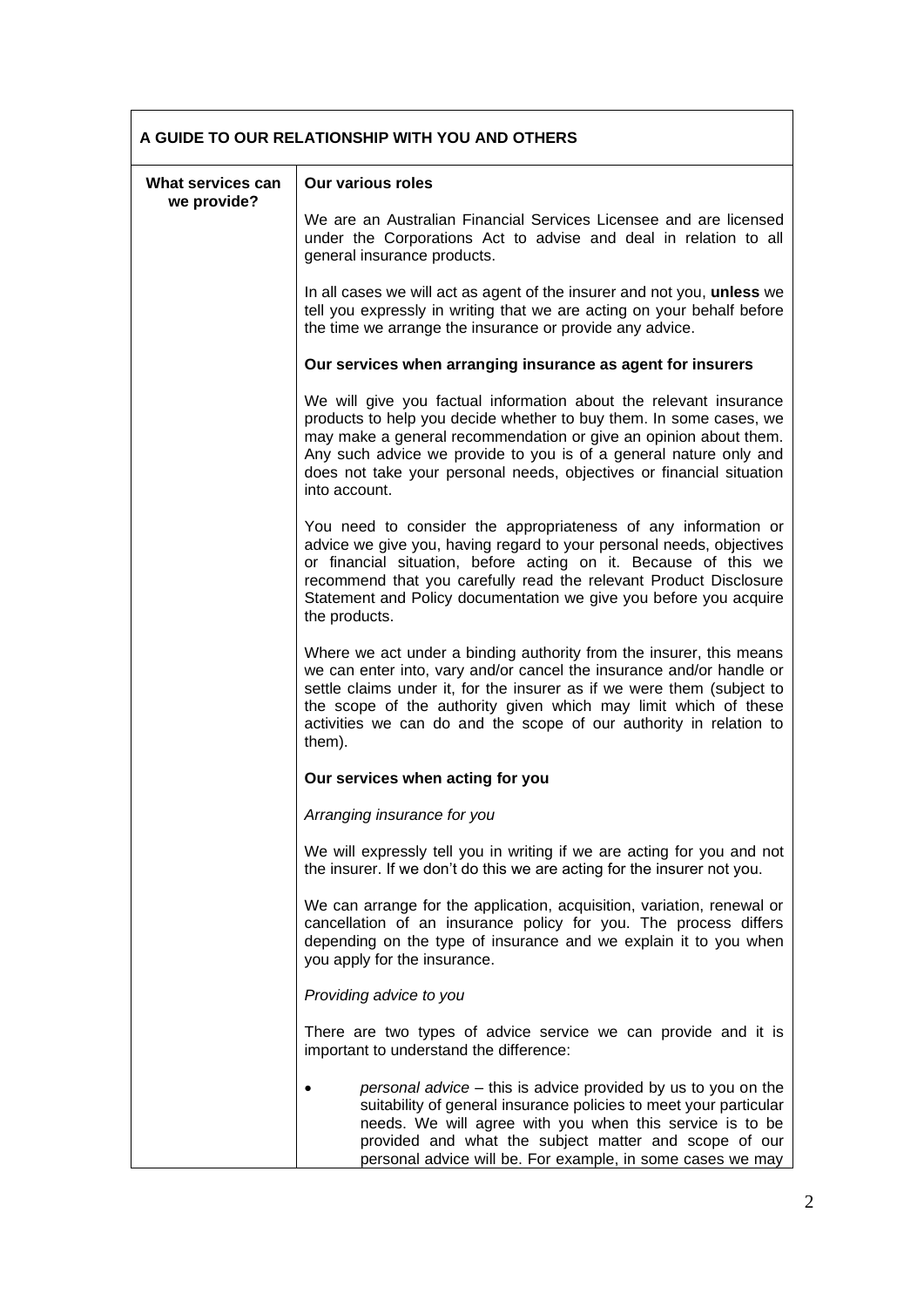|                                      | only provide personal advice on which of a selected list of<br>approved products is appropriate for you. Before we provide<br>any personal advice we will need to undertake a needs<br>analysis so we can provide you with appropriate advice and<br>meet our legal obligations.<br>general advice – this is where we provide a general<br>recommendation or opinion to you on a general insurance<br>policy which is not based on our consideration of your<br>personal needs. We tell you when this is the case because if<br>general advice is given you need to consider if the general<br>advice and any relevant product is right for your particular<br>needs as we have not done this for you.<br>In some cases where we arrange more than one policy for you we<br>may provide personal advice for one policy and general advice for<br>another. We tell you when this is the case. |
|--------------------------------------|----------------------------------------------------------------------------------------------------------------------------------------------------------------------------------------------------------------------------------------------------------------------------------------------------------------------------------------------------------------------------------------------------------------------------------------------------------------------------------------------------------------------------------------------------------------------------------------------------------------------------------------------------------------------------------------------------------------------------------------------------------------------------------------------------------------------------------------------------------------------------------------------|
|                                      | <b>Premium Funding</b>                                                                                                                                                                                                                                                                                                                                                                                                                                                                                                                                                                                                                                                                                                                                                                                                                                                                       |
|                                      |                                                                                                                                                                                                                                                                                                                                                                                                                                                                                                                                                                                                                                                                                                                                                                                                                                                                                              |
|                                      | In some cases insurers require the full premium payment up front.<br>Premium funding is one way of not having to pay your premium in<br>one lump sum. You will, however, have to pay interest to the premium<br>funder on the amount borrowed.                                                                                                                                                                                                                                                                                                                                                                                                                                                                                                                                                                                                                                               |
|                                      | We can refer you to or arrange premium funding with a premium<br>funder. We do not provide personal advice or represent that any of<br>the funder's products and services are right for you or that they are<br>the most appropriate. You need to make your own decision based on<br>the information provided.                                                                                                                                                                                                                                                                                                                                                                                                                                                                                                                                                                               |
|                                      | Ask us if you need more detailed information or do not understand<br>our explanation.                                                                                                                                                                                                                                                                                                                                                                                                                                                                                                                                                                                                                                                                                                                                                                                                        |
| How can you give<br>us instructions? | You need to give us instructions in writing by letter or fax or by<br>another method agreed by us. We will tell you what is possible when<br>you contact us.                                                                                                                                                                                                                                                                                                                                                                                                                                                                                                                                                                                                                                                                                                                                 |
| How do we manage                     | <b>Our Privacy Policy</b>                                                                                                                                                                                                                                                                                                                                                                                                                                                                                                                                                                                                                                                                                                                                                                                                                                                                    |
| privacy?                             | Generally                                                                                                                                                                                                                                                                                                                                                                                                                                                                                                                                                                                                                                                                                                                                                                                                                                                                                    |
|                                      | We are committed to protecting personal information about you which<br>we hold and are subject to the Privacy Act which set out standards for<br>the collection, use, disclosure and handling of personal information.                                                                                                                                                                                                                                                                                                                                                                                                                                                                                                                                                                                                                                                                       |
|                                      | Personal information is information or an opinion about an identified<br>individual, or an individual who is reasonably identifiable:                                                                                                                                                                                                                                                                                                                                                                                                                                                                                                                                                                                                                                                                                                                                                        |
|                                      | (a) whether the information or opinion is true or not; and                                                                                                                                                                                                                                                                                                                                                                                                                                                                                                                                                                                                                                                                                                                                                                                                                                   |
|                                      | (b) whether the information or opinion is recorded in a material<br>form or not.                                                                                                                                                                                                                                                                                                                                                                                                                                                                                                                                                                                                                                                                                                                                                                                                             |
|                                      | How and why we collect personal information                                                                                                                                                                                                                                                                                                                                                                                                                                                                                                                                                                                                                                                                                                                                                                                                                                                  |
|                                      | We collect personal information either directly from the relevant<br>individual or indirectly from third parties. For example, an insured may<br>not only provide us with information on themselves for the purpose of<br>obtaining insurance services but also on other insured's who they                                                                                                                                                                                                                                                                                                                                                                                                                                                                                                                                                                                                  |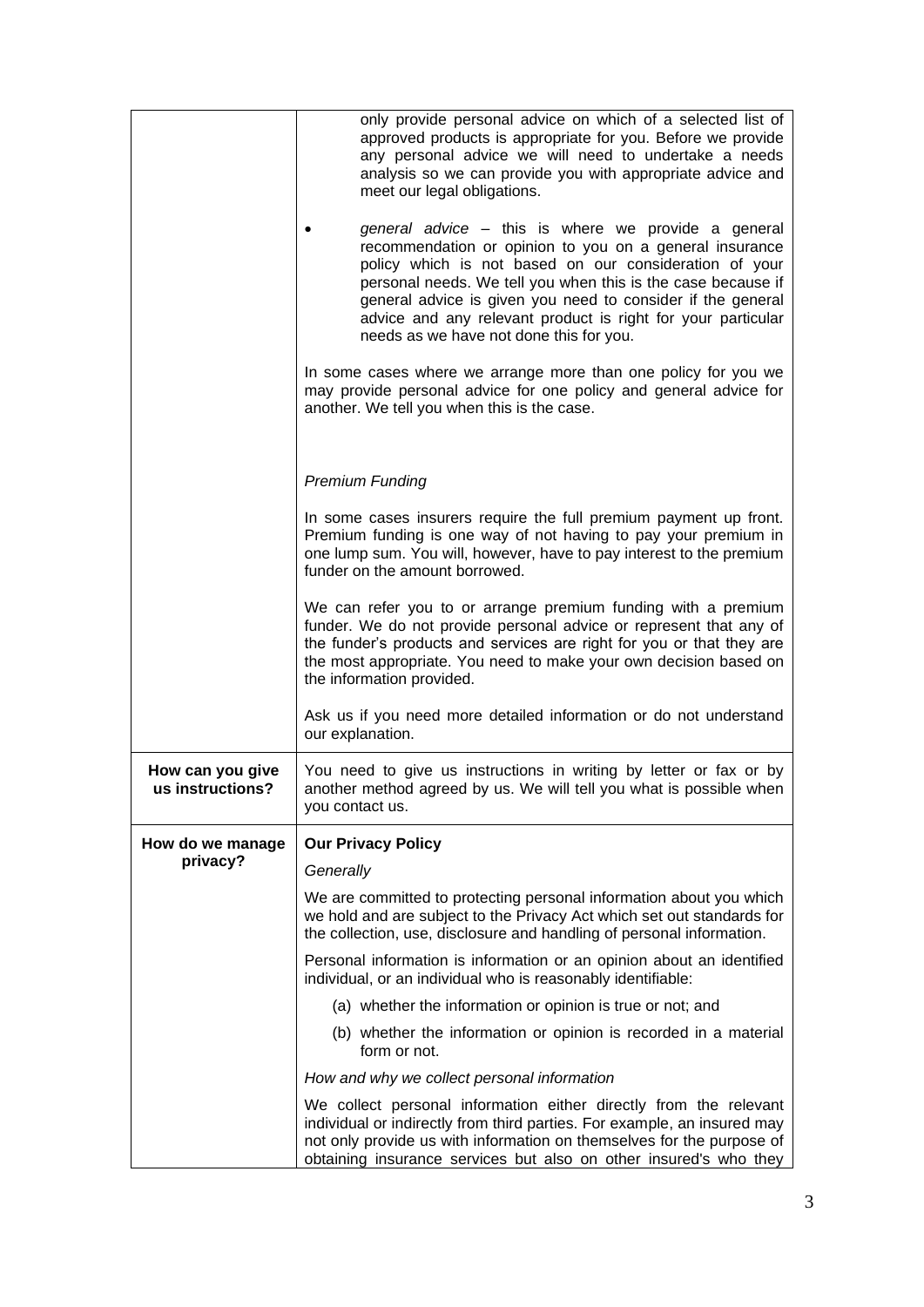| represent. We may also obtain personal information from past<br>underwriters, premium funders, other service providers, publicly<br>available sources and persons who we enter into alliances or other<br>business relationships with etc.                                                                                                                                                                                                                                                                                                                                                                                                                                                                                                                                                            |
|-------------------------------------------------------------------------------------------------------------------------------------------------------------------------------------------------------------------------------------------------------------------------------------------------------------------------------------------------------------------------------------------------------------------------------------------------------------------------------------------------------------------------------------------------------------------------------------------------------------------------------------------------------------------------------------------------------------------------------------------------------------------------------------------------------|
| We collect personal information to be able to provide our insurance<br>services such as insurance broking, claims management, risk<br>management consulting and other forms of insurance services.                                                                                                                                                                                                                                                                                                                                                                                                                                                                                                                                                                                                    |
| The types of personal information we collect generally includes your<br>name, address, telephone number, email address, date of birth and<br>other information specific to our products or services.                                                                                                                                                                                                                                                                                                                                                                                                                                                                                                                                                                                                  |
| In certain circumstances, we may also collect personal information<br>which is sensitive. Sensitive information includes information about<br>your health, religious or philosophical beliefs, membership of<br>professional or trade associations or a criminal record. Unless the<br>sensitive information is required or permitted by or under law, we will<br>obtain your consent to its collection.                                                                                                                                                                                                                                                                                                                                                                                              |
| If the required personal information is not provided, we or any<br>involved third parties may not be able to provide appropriate services.                                                                                                                                                                                                                                                                                                                                                                                                                                                                                                                                                                                                                                                            |
| How we use and disclose personal information                                                                                                                                                                                                                                                                                                                                                                                                                                                                                                                                                                                                                                                                                                                                                          |
| In addition to the reasons set out above, we also use and disclose<br>personal information to help to develop and identify products and<br>services that may interest clients, conduct market or customer<br>satisfaction research, develop, establish and administer alliances and<br>other arrangements with other organisations in relation to promotion,<br>administration and use of our respective products and services and to<br>conduct compliance reviews and database reporting for financial,<br>compliance and regulatory reporting purposes. For more information<br>on our services please contact us.                                                                                                                                                                                 |
| We do not use or disclose personal information for any purpose that<br>is unrelated to our services and that you would not reasonably expect<br>(except with your consent).                                                                                                                                                                                                                                                                                                                                                                                                                                                                                                                                                                                                                           |
| We have a duty to maintain the confidentiality of our clients' affairs,<br>including personal information. Our duty of confidentiality applies<br>except where disclosure of your personal information is with your<br>consent or compelled by law.                                                                                                                                                                                                                                                                                                                                                                                                                                                                                                                                                   |
| We usually disclose personal information to related bodies corporate<br>and third parties who assist us or are involved in the provision of our<br>services. You authorise us to disclose necessary information to such<br>persons in connection with the provision of products or services you<br>have sought from us. For example, in arranging and managing your<br>insurance needs we may provide information to insurers, reinsurers,<br>other insurance intermediaries, insurance reference bureaus, or<br>advisers such as loss adjusters, lawyers and accountants, and others<br>involved in the claims handling process. We may also disclose your<br>personal information to prospective purchasers (including their<br>advisers) of our business and alliance and other business partners. |
| These parties are prohibited from using your personal information<br>except for the specific purpose(s) for which we supply it to them.                                                                                                                                                                                                                                                                                                                                                                                                                                                                                                                                                                                                                                                               |
| We take reasonable steps to ensure that your personal information is<br>accurate, complete, and up-to-date whenever we collect or use or<br>disclose it.                                                                                                                                                                                                                                                                                                                                                                                                                                                                                                                                                                                                                                              |
| What we expect of you and third parties we deal with                                                                                                                                                                                                                                                                                                                                                                                                                                                                                                                                                                                                                                                                                                                                                  |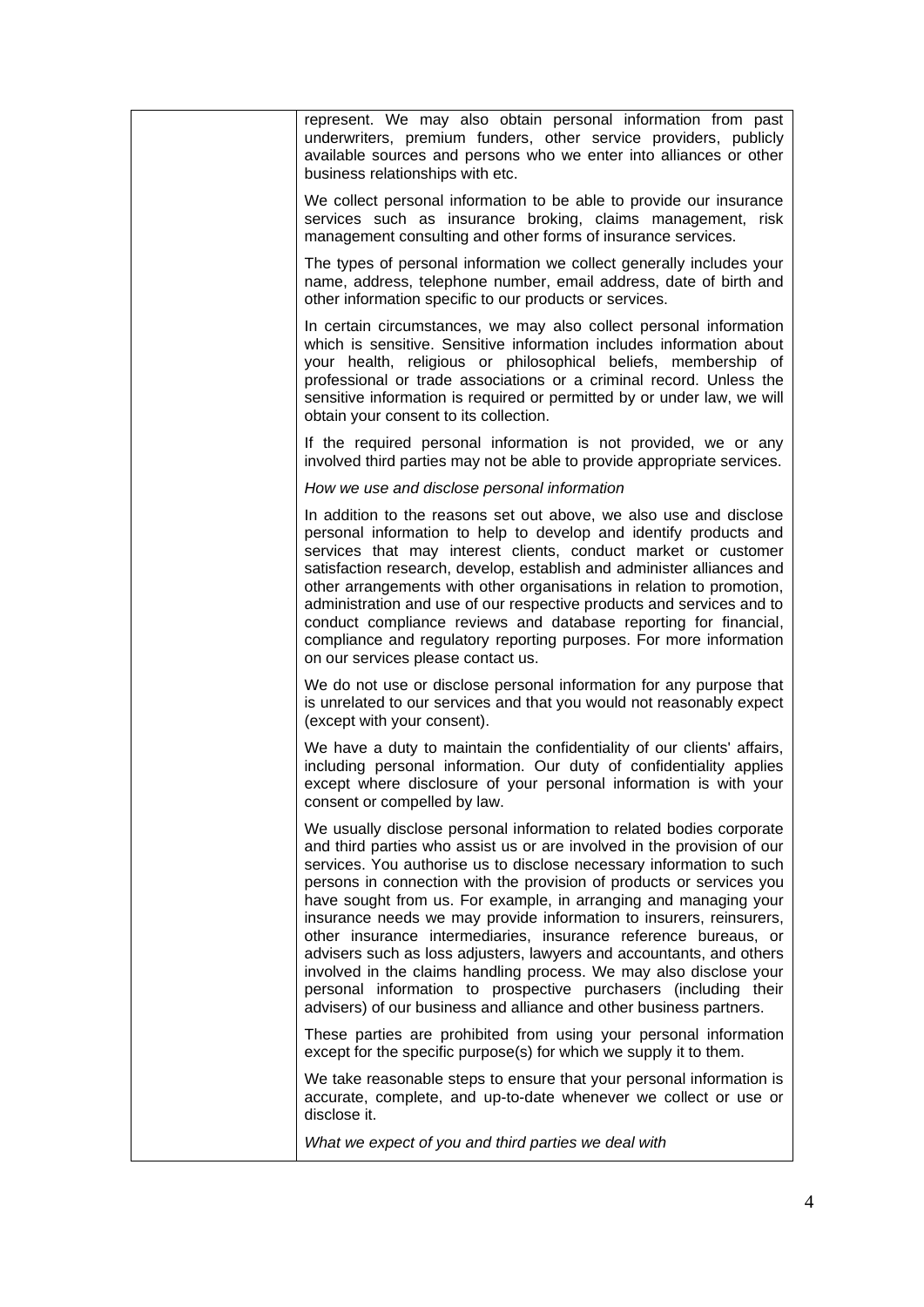| When you provide us with personal information about other<br>individuals, we rely on you to have made them aware that you will or<br>may provide their information to us, the purpose we use it for, the<br>types of third parties we disclose it to and how they can access it (as<br>described in this document). We rely on you to have obtained their<br>consent to the above. If you have not done either of these things, you<br>must tell us before you provide the relevant information to us. |
|--------------------------------------------------------------------------------------------------------------------------------------------------------------------------------------------------------------------------------------------------------------------------------------------------------------------------------------------------------------------------------------------------------------------------------------------------------------------------------------------------------|
| If we give you personal information, you must only use it for the<br>purposes we agreed to. Where relevant, you must meet the<br>requirements of the APPs set out in the Privacy Act 1988, when<br>collecting, using, disclosing and handling personal information on our<br>behalf. You must also ensure that your agents, employees and<br>contractors meet the above requirements.                                                                                                                  |
| Security of your personal information                                                                                                                                                                                                                                                                                                                                                                                                                                                                  |
| We endeavor to take such steps as are reasonable in the<br>circumstances to protect any personal information that we hold from<br>misuse, interference and loss, and to protect it from unauthorised<br>access, modification and disclosure.                                                                                                                                                                                                                                                           |
| Transfer of information overseas                                                                                                                                                                                                                                                                                                                                                                                                                                                                       |
| We will transfer your personal information overseas where it is<br>necessary to provide our services. For example, we sometimes use<br>the internet to collect and process information. In addition, some<br>insurers or reinsurers are based overseas and we need to provide<br>your personal information to them to arrange your cover.                                                                                                                                                              |
| The countries in which these recipients of your personal information<br>are located will depend on the types of services we provide to you,<br>the location of the insurer or reinsurer and the location of other<br>services providers. We are unable to identify this location until such<br>time as the services have been provided and this may be subject to<br>change whilst the services are being provided.                                                                                    |
| Opting out                                                                                                                                                                                                                                                                                                                                                                                                                                                                                             |
| If we send you any information about services or products, or you do<br>not want us to disclose your personal information to any other<br>organisation (including related bodies corporate or an Authorised<br>Representative ) you can opt out by contacting our Privacy officer via<br>the contact details listed in this FSG.                                                                                                                                                                       |
| Complaints and queries                                                                                                                                                                                                                                                                                                                                                                                                                                                                                 |
| If you have made a complaint or lodged a query about a breach of<br>your privacy we will respond to your query or complaint as soon as<br>possible and will try to resolve any complaint within 14 working days.<br>If this is not possible, we will contact you within that time to let you<br>know how long we estimate it will take to resolve your complaint. Any<br>unresolved complaints should be referred to<br>the<br><b>Privacy</b><br>Commissioner.                                         |
| For further information on privacy visit the Australian Government<br>Office of the Australian Information Commissioner Website at<br>http://www.oaic.gov.au/                                                                                                                                                                                                                                                                                                                                          |
| In the event that this Privacy Policy or any part thereof is amended or<br>modified in the future, the revised version will be available at our<br>office or on our website.                                                                                                                                                                                                                                                                                                                           |
| Accessing your personal information                                                                                                                                                                                                                                                                                                                                                                                                                                                                    |
| If you wish to access to your personal information, or you want us to                                                                                                                                                                                                                                                                                                                                                                                                                                  |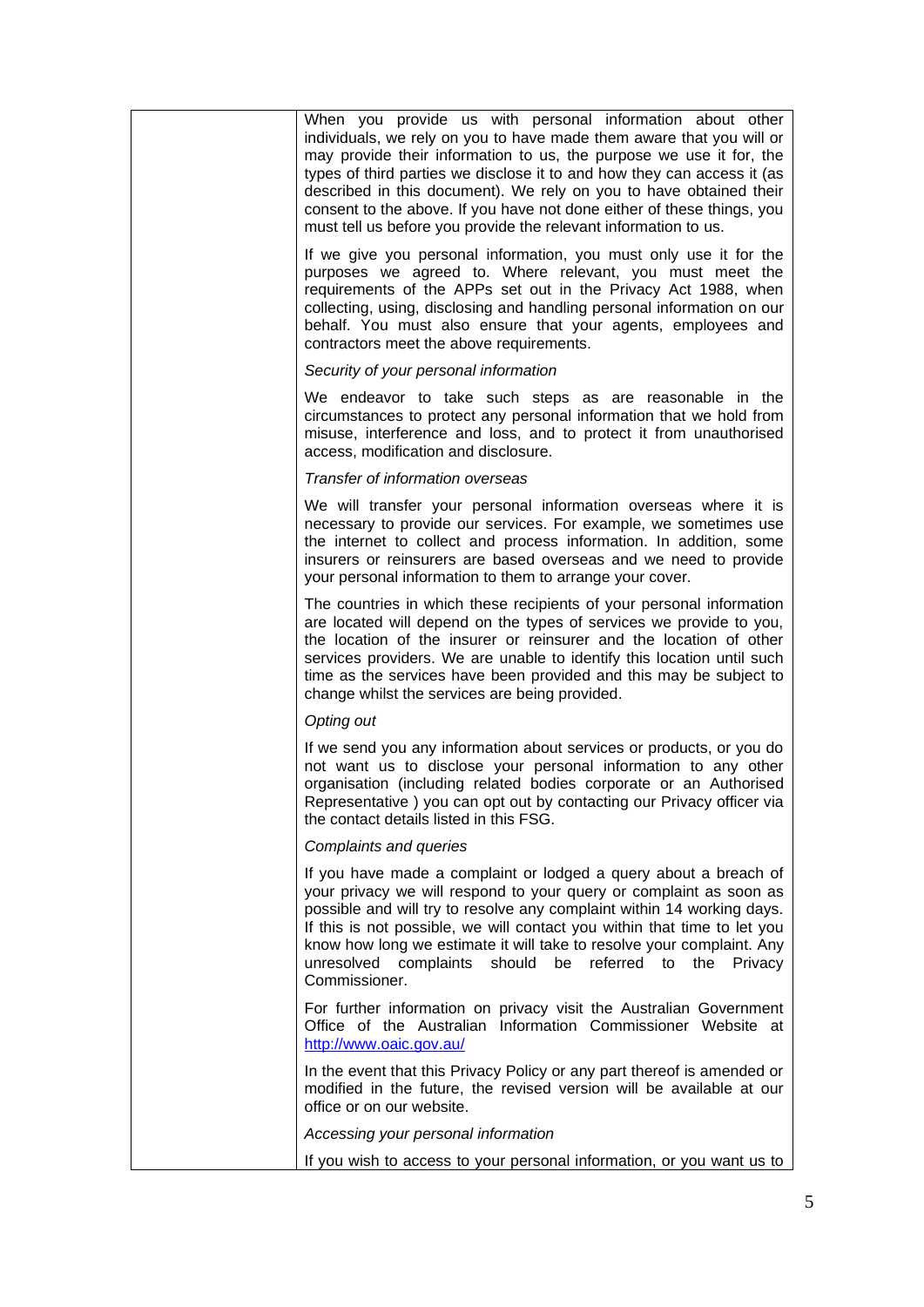|                                                | correct or update it contact our Privacy Officer via the contact details<br>listed in this FSG.                                                                                                                                                                                                                                                                                                                   |
|------------------------------------------------|-------------------------------------------------------------------------------------------------------------------------------------------------------------------------------------------------------------------------------------------------------------------------------------------------------------------------------------------------------------------------------------------------------------------|
| How are we<br>remunerated for<br>our services? | Overview                                                                                                                                                                                                                                                                                                                                                                                                          |
|                                                | We can be remunerated in a number of ways. They can vary<br>according to the service provided and/or our arrangements with the<br>relevant insurer and you.                                                                                                                                                                                                                                                       |
|                                                | We are remunerated by:                                                                                                                                                                                                                                                                                                                                                                                            |
|                                                | commission and/or or fees from the insurer;                                                                                                                                                                                                                                                                                                                                                                       |
|                                                | fees we charge you;<br>٠                                                                                                                                                                                                                                                                                                                                                                                          |
|                                                | a combination of the above.                                                                                                                                                                                                                                                                                                                                                                                       |
|                                                | Details are provided below on each.                                                                                                                                                                                                                                                                                                                                                                               |
|                                                | Commission and/or fees paid by the insurer to us                                                                                                                                                                                                                                                                                                                                                                  |
|                                                | Unless we tell you otherwise we will be remunerated by commission<br>and/or fees from the relevant insurer whenever you enter into an<br>insurance policy arranged by us (including renewal and variations<br>affecting the premium payable).                                                                                                                                                                     |
|                                                | The commission may be a percentage of the insurer's base premium<br>(i.e. premium excluding stamp duty, fire services levy, GST or any<br>other government charges, taxes, fees or levies) or a percentage of<br>the value of property to be insured. In some cases we may also<br>receive commission calculated according to the profitability or number<br>of insurance policies placed by us with the insurer. |
|                                                | The fee may be an amount agreed with the insurer or based on other<br>factors such as a percentage of the value of property to be insured.                                                                                                                                                                                                                                                                        |
|                                                | Different insurers can agree to pay us different commission and/or<br>fees for the same type of products.                                                                                                                                                                                                                                                                                                         |
|                                                | Any commission and/or fee paid to us by the insurer is included in the<br>premium amount set out in your invoice and we receive it when you<br>pay the premium or at a later time agreed with the insurer.                                                                                                                                                                                                        |
|                                                | See below for soft dollar benefits we may receive from insurers and<br>our policy on this.                                                                                                                                                                                                                                                                                                                        |
|                                                | Fees paid by you                                                                                                                                                                                                                                                                                                                                                                                                  |
|                                                | We may charge you:                                                                                                                                                                                                                                                                                                                                                                                                |
|                                                | an administration fee payable when you enter into an<br>insurance policy;                                                                                                                                                                                                                                                                                                                                         |
|                                                | a set amount for specific services;                                                                                                                                                                                                                                                                                                                                                                               |
|                                                | an amount based on a rate for the time we spend providing                                                                                                                                                                                                                                                                                                                                                         |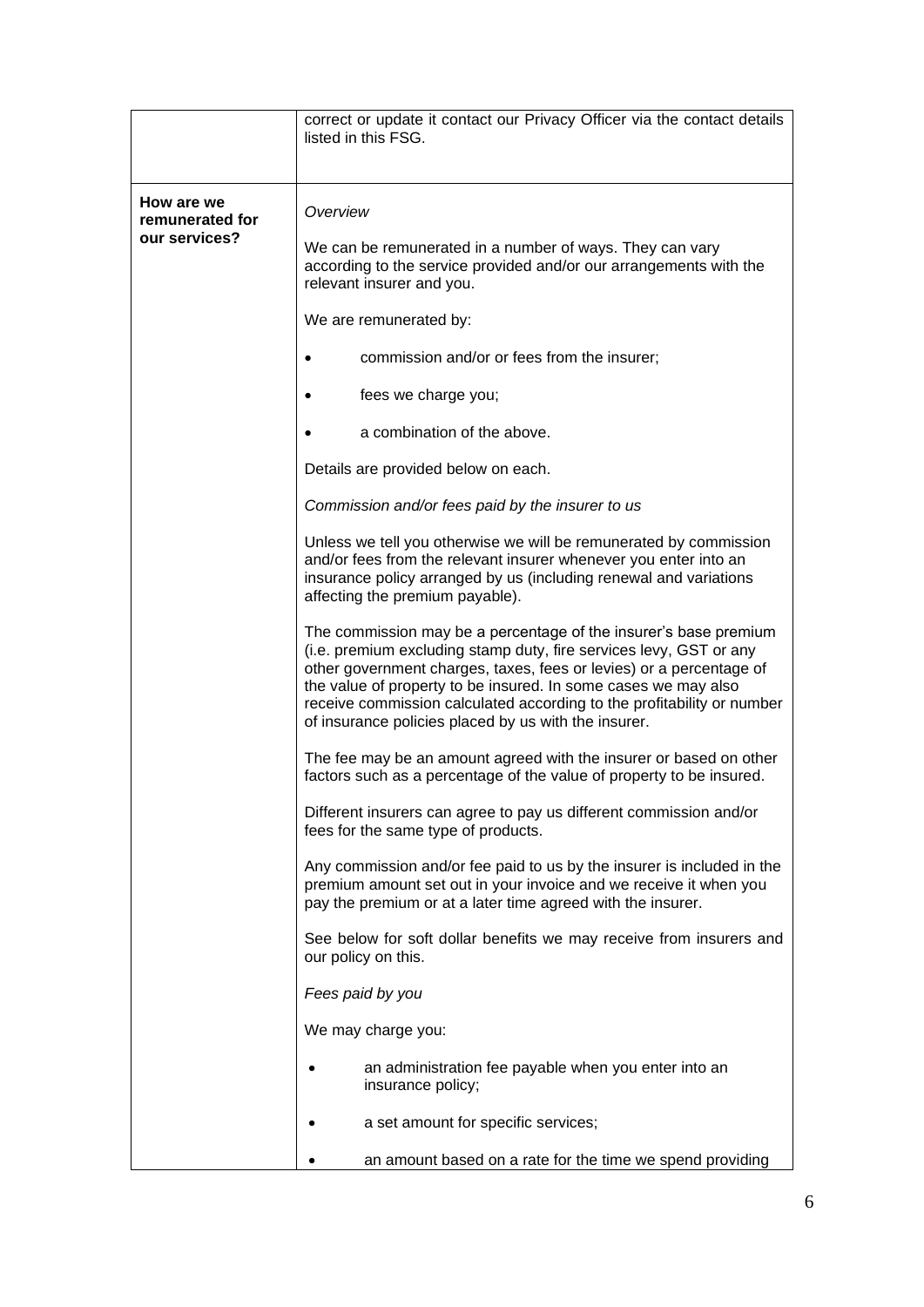| the service; or                                                                                                                                                                                                                                                                                                                                                                                                                                                                                                                        |
|----------------------------------------------------------------------------------------------------------------------------------------------------------------------------------------------------------------------------------------------------------------------------------------------------------------------------------------------------------------------------------------------------------------------------------------------------------------------------------------------------------------------------------------|
| on some other basis such as percentage of premium or<br>insured value of the subject matter of the insurance, before<br>we provide the service.                                                                                                                                                                                                                                                                                                                                                                                        |
| All fees are payable after we have provided the service or at such<br>earlier time we agree with you in writing and will be confirmed in the<br>invoice that we send you.                                                                                                                                                                                                                                                                                                                                                              |
| Any fees payable by you to us will be paid in addition to any<br>commission/fee received from the insurer unless we expressly state<br>no commission/fee is payable by the insurer in writing.                                                                                                                                                                                                                                                                                                                                         |
| Impact of termination of a policy on our remuneration                                                                                                                                                                                                                                                                                                                                                                                                                                                                                  |
| You agree that it is an additional term of any policy entered into<br>through us (irrespective of the standard terms of the policy document<br>provided to you), that where the policy is terminated, we can deduct<br>from any premium refund and keep (or recover from you if there is no<br>refund), any commission and fees (subject to any relevant law)<br>payable by the insurer or you to us for our services in relation to the<br>policy. If we didn't do this we would not be properly paid for the<br>services we provide. |
| Where there is a referral                                                                                                                                                                                                                                                                                                                                                                                                                                                                                                              |
| Where a third party has referred you to us, we may pay them an<br>agreed percentage of our remuneration or an agreed amount for the<br>referral as a commission or fee. This amount will be paid after we or<br>they provide services to you. A commission or an agreed fee may<br>also be paid on renewal and in some cases on variation.                                                                                                                                                                                             |
| If we refer you to another service provider we will be remunerated by<br>them by way of a commission or fee for doing this unless we tell you<br>we are not. The amount is generally a percentage of their<br>amount of which<br>the<br>remuneration<br>may<br>depend<br>the<br>on<br>circumstances. A commission or an agreed fee may also be paid on<br>renewal and in some cases on variation.                                                                                                                                      |
| In making any referral we do not advise or represent that their<br>products and services are right for you and take no responsibility for<br>the products and services they may provide to you. You need to<br>make your own decision based on the information they provide.                                                                                                                                                                                                                                                           |
| Our staff's remuneration                                                                                                                                                                                                                                                                                                                                                                                                                                                                                                               |
| Our staff receives an annual salary that may include bonuses based<br>criteria<br>performance<br>(including<br>sales<br>performance)<br>and<br>on<br>achievement of company goals. They may also receive certain soft<br>dollar benefits or remuneration for arranging premium funding<br>described further below.                                                                                                                                                                                                                     |
| Receipt of soft dollar benefits policy                                                                                                                                                                                                                                                                                                                                                                                                                                                                                                 |
| From time to time we and our representatives may also receive what<br>are commonly referred to as "soft dollar benefits" from product<br>issuers and other financial service providers we deal with.                                                                                                                                                                                                                                                                                                                                   |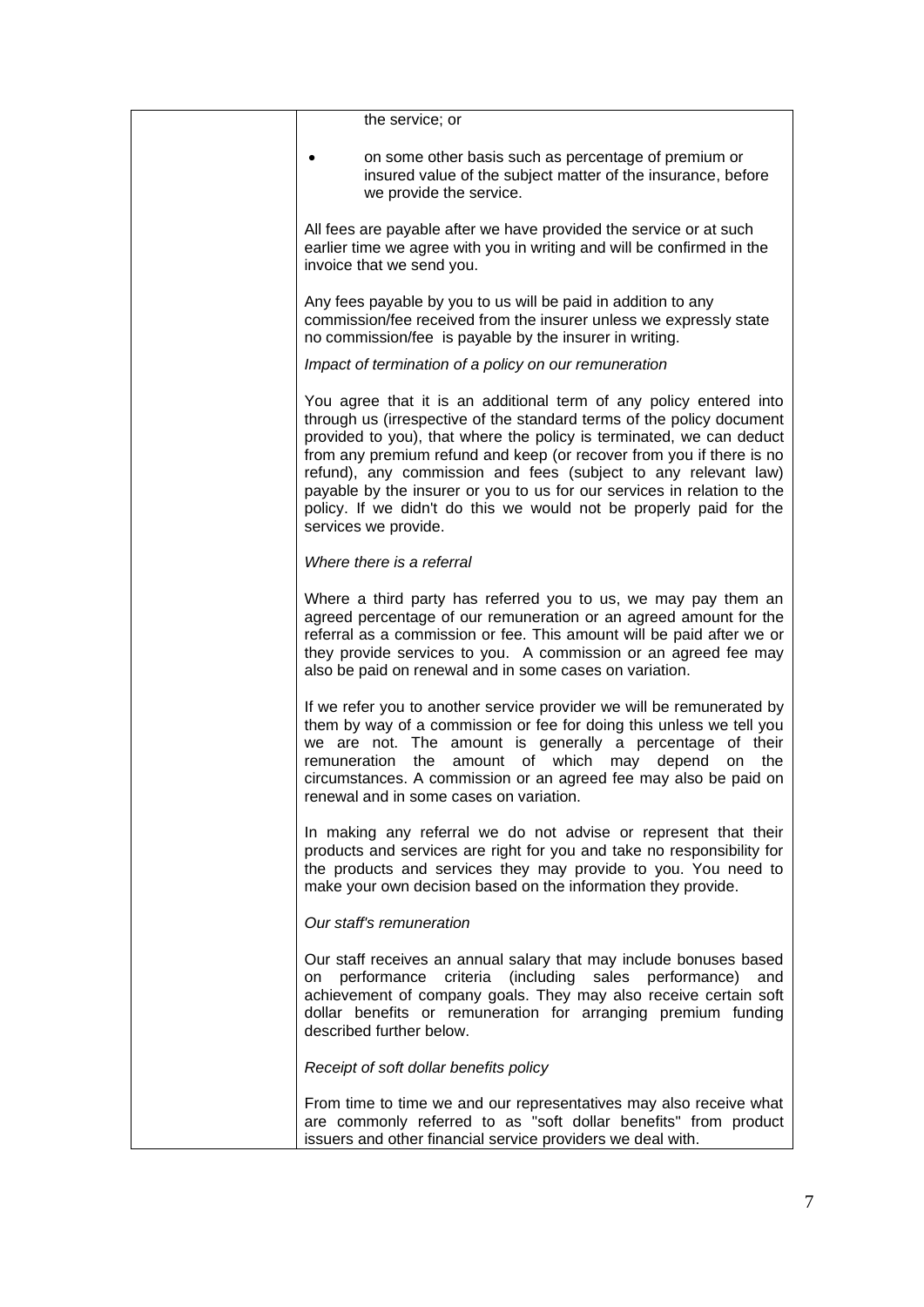|                                              | These can include entertainment (e.g. lunches, sporting events,<br>movies etc), conferences (e.g. attendance at a product issuer<br>conference or sponsorship of a conference by a product issuer),<br>accommodation and travel, business tools (e.g. software), gifts (e.g.<br>product issuer or service provider branded promotional items and<br>other occasional small gifts such as bottles of wine or hampers on<br>special occasions etc). |
|----------------------------------------------|---------------------------------------------------------------------------------------------------------------------------------------------------------------------------------------------------------------------------------------------------------------------------------------------------------------------------------------------------------------------------------------------------------------------------------------------------|
|                                              | These benefits are provided by a wide range of product issuers and<br>service providers.                                                                                                                                                                                                                                                                                                                                                          |
|                                              | <b>Premium Funding</b>                                                                                                                                                                                                                                                                                                                                                                                                                            |
|                                              | If we refer you to a premium funder and you enter premium funding<br>arrangements with them, we may receive commission which is a<br>percentage of the amount funded                                                                                                                                                                                                                                                                              |
|                                              | If you need more information or explanation of the above, please ask<br>us.                                                                                                                                                                                                                                                                                                                                                                       |
|                                              | Further information about remuneration received by us or others                                                                                                                                                                                                                                                                                                                                                                                   |
|                                              | Where we don't provide you with personal advice as a retail client you<br>can ask us to give you more particulars of our remuneration or other<br>benefits within a reasonable period after receiving this FSG and<br>before we provide you with the financial service to which this FSG<br>relates, unless we agree otherwise.                                                                                                                   |
|                                              | If we provide you with personal advice as a retail client then at the<br>time the advice is provided to you, or as soon as practicable<br>afterwards, we will tell you either:                                                                                                                                                                                                                                                                    |
|                                              | the amount of any remuneration (including commission) or<br>other benefits we or other persons receive that might<br>reasonably be expected to be, or have been capable of,<br>influencing us in providing the advice; or                                                                                                                                                                                                                         |
|                                              | if the amount is not known, the manner of calculation.                                                                                                                                                                                                                                                                                                                                                                                            |
| <b>Money Handling</b><br><b>Arrangements</b> | We handle all money received from you or the insurer in relation to<br>insurance in accordance with the requirements set out by the<br>Corporations Act 2001 (Cth). We keep any interest earned on any<br>amounts held by us on your behalf or on behalf of the insurer. The<br>length of time we hold any money can vary according to the type of<br>insurance and the different arrangements we have in place with<br>insurers.                 |
| How we manage<br>conflicts of<br>interests   | We take any potential conflicts of interest seriously and have a<br>Conflict of Interest Policy which we and our representatives must<br>comply with and you can access by contacting us. Compliance is<br>audited on a regular basis.                                                                                                                                                                                                            |
|                                              | Conflicts of interest are circumstances where some or all of your<br>interests as our client, are or may be inconsistent with, or diverge<br>from, some or all of our interests.                                                                                                                                                                                                                                                                  |
|                                              | Our procedures and training are all designed to properly manage any<br>conflict of interest and it is important to note that we have legal duties                                                                                                                                                                                                                                                                                                 |